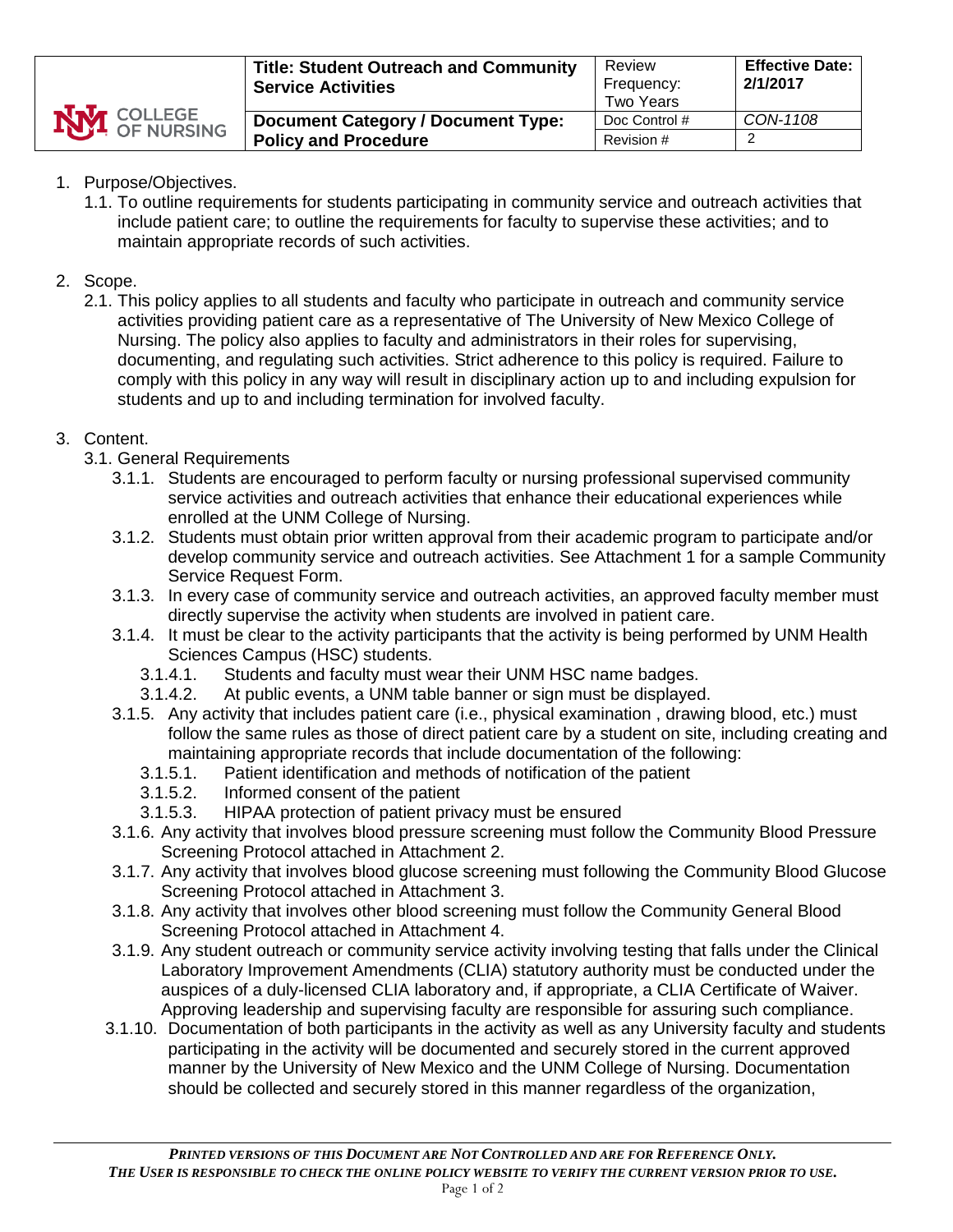department, school, or college organizing the event if College of Nursing faculty, staff, and/or students are participating in the event.

- 3.1.11. The College of Nursing has a CLIA-Waiver from the New Mexico Department of Health for "Health Fair" activities. A copy of the certificate is stored on the College's shared "O" drive. The certificate does not need to be displayed at Health Fairs. With this certificate, members of the College participating in Health Fairs may perform CLIA-waived tests, for example, glucose screening with approved devices. All lab tests that are CLIA-waived have that designation on the equipment or in the equipment manual. Documentation listing all of the CLIA-waived tests is stored on the College's shared "O" drive to use as a reference.
- 3.1.12. For CLIA reporting purposes, the information provided in the request for approval and a copy of the sign-in sheets from the "Health Fair" will suffice.

## 3.2. Student Requirements

- 3.2.1. Students must function within their scope of professional practice following the University of New Mexico standards of good patient care.
- 3.2.2. Students must be trained in any procedures and proper use of any equipment that will be used on site.
- 3.2.3. Students must complete HIPAA,OSHA and any trainings related to the current healthcare climate according to program specific requirements either through UNM's online Learning Central or provide training certification from their place of employment if currently licensed and working as a RN:
	- 3.2.3.1. Pre-Licensure BSN students must complete online HIPAA and OSHA trainings annually.
	- 3.2.3.2. RN to BSN Degree Completion Program and Master of Science in Education program students must complete HIPAA and OSHA trainings prior to being placed in a fieldwork setting.
	- 3.2.3.3. Advanced Practice Masters of Science in Nursing, Post-Masters Certificate Programs, and Doctor of Nursing Practice students must complete OSHA training upon admission to their program and must complete HIPAA training annually.
- 3.2.4. ln cases where bodily fluids are involved all precautions must be taken to ensure both patient and student protection.
	- 3.2.4.1. Students must have completed the UNM OSHA bodily fluid pathogens according to program specific guidelines stated above.
	- 3.2.4.2. Students must be fully trained, tested, and supervised by faculty in the use of any equipment used to obtain or test bodily fluids.
	- 3.2.4.3. Students must be fully trained in the correct steps to follow should any needle stick or other injury involving bodily fluids occur.
- 3.3. Faculty Requirements
	- 3.3.1. Prior to scheduling or participating in a community service as a licensed practitioner, faculty must obtain approval from their Division Director, Program Director, or other appropriate supervisor.
	- 3.3.2. Faculty supervising a student outreach or community service project must be trained in the supervision of students, including but not limited to the type of medical records and equipment that will be used on site, HIPAA, OSHA bodily fluid pathogens training, related to the current healthcare climate and the UNM Blood & Body Fluid Exposure/Needle-Stick policy listed below in the Reference section of this policy.

# 4. IMPLEMENTATION PROCEDURES

- 4.1. In advance of the activity, supervising faculty will generate a description of the activity that addresses all of the compliance related issues.
- 4.2. A copy of the document describing the activity addressing compliance must be sent to the faculty member's supervisory chain and the Associate Dean of Clinical Affairs.
- 4.3. The plan for the activity will be reviewed in a timely manner by the respective supervisory chain. Notice of approval and any inquiries into the activity will be sent to the faculty member and his/her respective supervisory chain.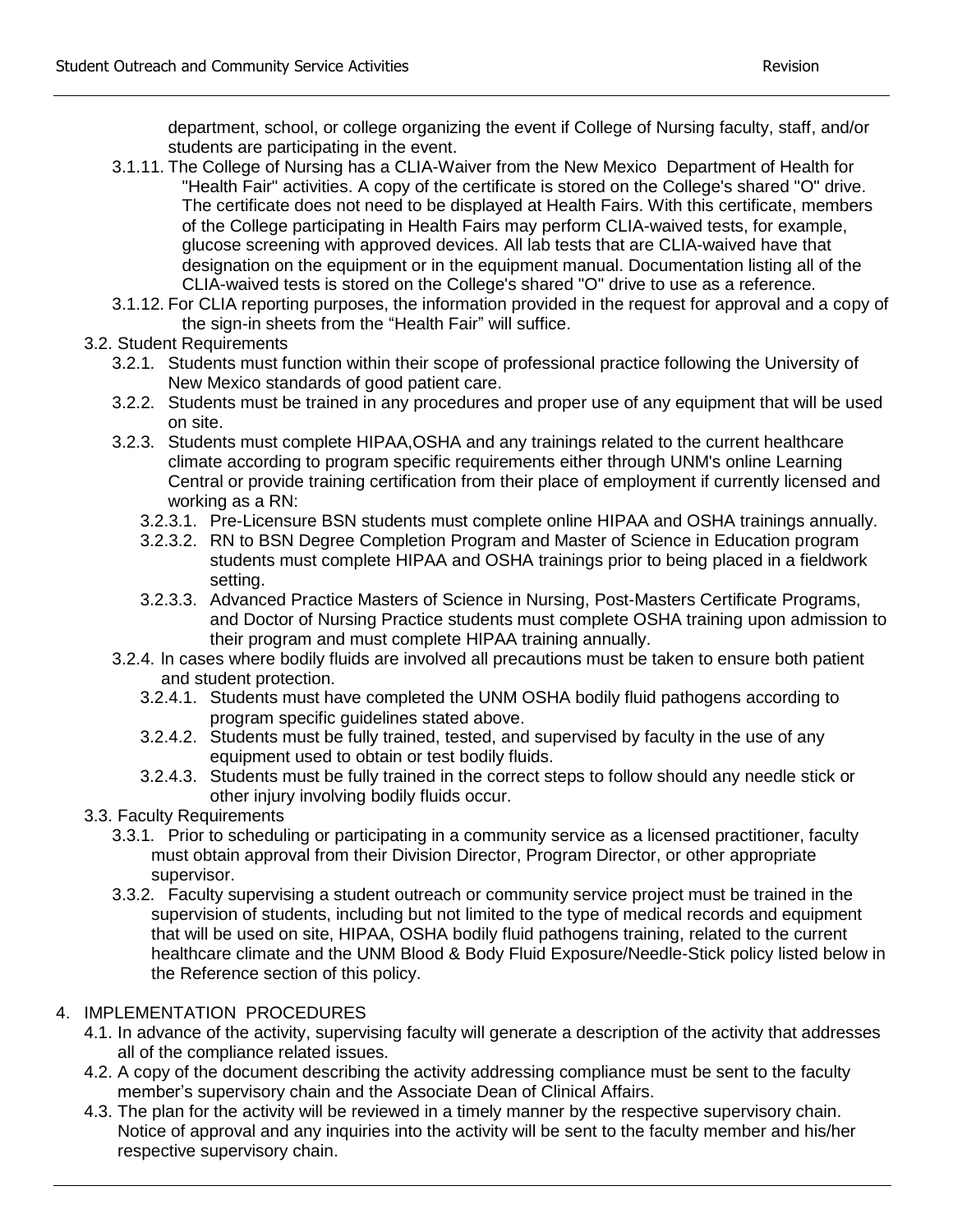- 4.4. An Excel spreadsheet workbook will be created to document the approval activity. This will be sent to the supervisory chain and the faculty member. The workbook will include a sign-in sheet for participants with a responding contact number and indicate which screening activities the participants' request (Attachment 5).
- 4.5. A sign-in sheet for faculty and students will document all UNM College of Nursing care providers in the activity. Sign-in sheets should include at a minimum the following information: name/description of event, participant name, UNM email account, telephone number, class or student organization coordinating the event, site location, and event date and time. Please see Attachment 5 for examples.
- 4.6. The supervising faculty member will be responsible for printing these sheets and utilizing them for the event.

After the activity, the completed sign-in sheets will be returned to the office of the Associate Dean of Clinical Affairs. Sign-in sheets will be scanned and saved in the College's "O" Drive. The College will follow the New Mexico Functional Retention and Disposition Schedules (1.21.2 NMAC) in accordance with University policy. If hard copies need to be stored in association with any research activity, the primary investigator for the study will make arrangements for storage in accordance with the IRB approval documentation. Training resources available on Learning Central.

5. Responsibilities.

| <b>RESPONSIBILITIES</b>                      |                                                                                                                   |  |
|----------------------------------------------|-------------------------------------------------------------------------------------------------------------------|--|
| <b>Position/Title/Group</b>                  | <b>Requirements/Expectations/Duties</b>                                                                           |  |
| Associate Dean of<br><b>Clinical Affairs</b> | Responsible for enforcing adherence to this policy and for reviewing and<br>approving any changes to this policy. |  |
| Site supervising faculty                     | Responsible for understanding and adhering to this policy.                                                        |  |

- 6. Records Applicability/Retention
	- 6.1. Documentation related to this policy will be maintained in accordance with UNM Administrative Policies and Procedures, UAPPM Policy 6020, and applicable requirements of the New Mexico Public Records Act, N.M.S.A § 14-3-1 et. seq.
- 7. External Reference(s).
	- 7.1. Clinical Laboratory Improvement Amendments: [https://www.fda.gov/medical-devices/ivd-regulatory](https://www.fda.gov/medical-devices/ivd-regulatory-assistance/clinical-laboratory-improvement-amendments-clia)[assistance/clinical-laboratory-improvement-amendments-clia](https://www.fda.gov/medical-devices/ivd-regulatory-assistance/clinical-laboratory-improvement-amendments-clia)
	- 7.2. New Mexico Functional Retention & Disposition Schedules, 1.21.2 NMAC: <http://164.64.110.134/parts/title01/01.021.0002.html>
	- 7.3. 2019 AHA/ACC Clinical Performance and Quality Measure for Adults with High Blood Pressure: A Report of the American College of Cardiology/American Heart Association Task Force on Performance Measures [https://www.ahajournals.org/doi/full/10.1161/HCQ.0000000000000057:](https://www.ahajournals.org/doi/full/10.1161/HCQ.0000000000000057)
- 8. Internal Reference(s).
	- 8.1. The University of New Mexico "Blood & Body Fluid Exposure/Needle-Stick Policy on Obtaining Medical Care for Exposures": [https://shac.unm.edu/services/allergy-immunization/blood-body-fluid](https://shac.unm.edu/services/allergy-immunization/blood-body-fluid-exposure.html)[exposure.html](https://shac.unm.edu/services/allergy-immunization/blood-body-fluid-exposure.html)
	- 8.2. "UNM Notice of Incident Policy": <https://policy.unm.edu/university-policies/6000/6150.html>
- 9. Definitions.
	- 9.1. CLIA (Clinical Laboratory Improvement Amendments): The Centers for Medicare & Medicaid Services (CMS) regulates all laboratory testing (except research) performed on humans in the U.S. through the Clinical Laboratory Improvement Amendments (CLIA). In total, CLIA covers approximately 251,000 laboratory entities. The Division of Laboratory Services, within the Survey and Certification Group, under the Center for Clinical Standards and Quality (CCSQ) has the responsibility for implementing the CLIA Program. The objective of the CLIA program is to ensure quality laboratory testing. Although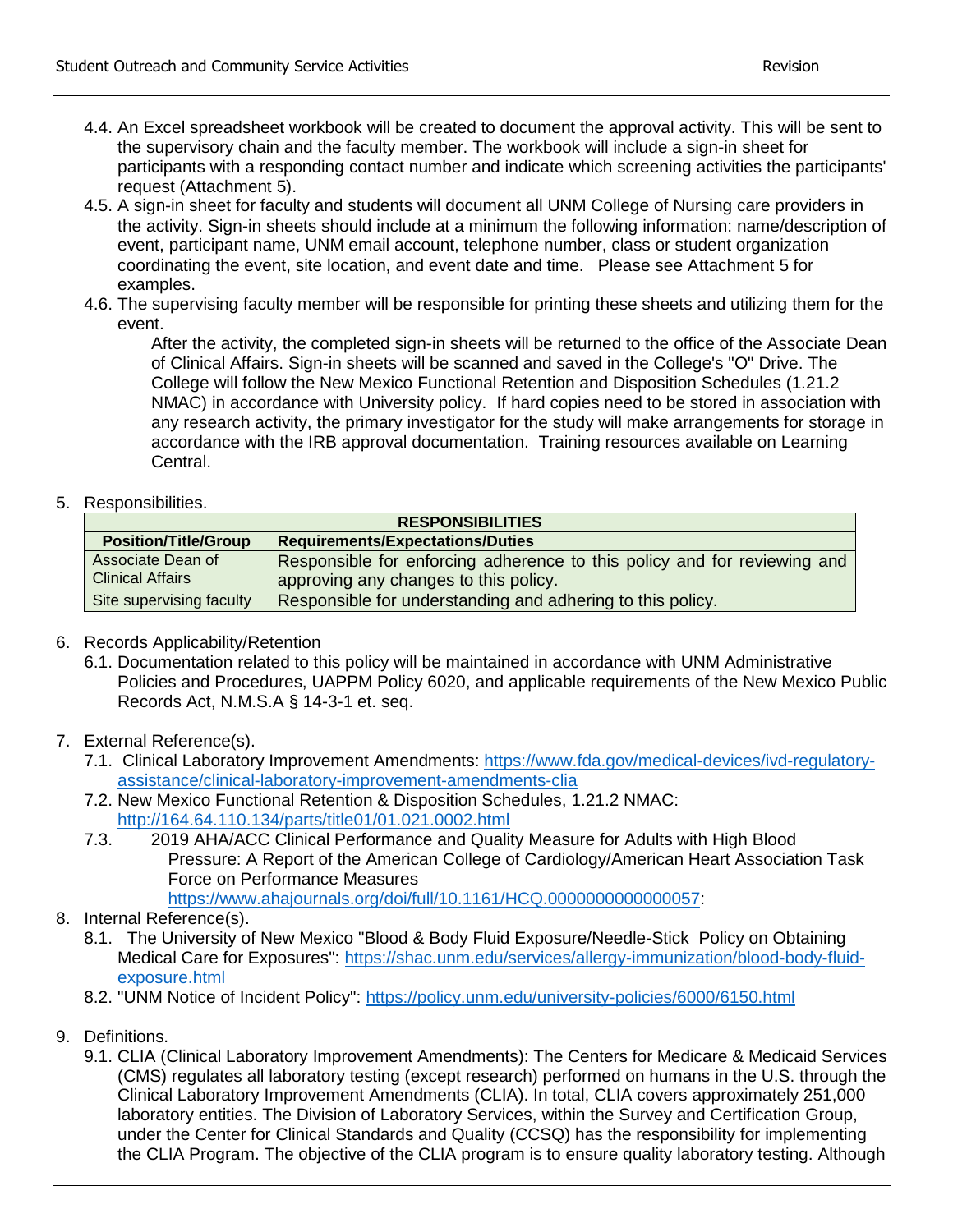all clinical laboratories must be properly certified to receive Medicare or Medicaid payments, CLIA has no direct Medicare or Medicaid program responsibilities.

## 10. Key Words.

- 10.1. Student outreach, community, protocol, screening
- 11. Attachments.
	- 11.1. Attachment 1: Community Service Request Form
	- 11.2. Attachment 2: Community Blood Pressure Screening Protocol
	- 11.3. Attachment 3: Community Blood Glucose Screening Protocol
	- 11.4. Attachment 4: Community Screening Protocol for Blood Testing other than Blood Glucose
	- 11.5. Attachment 5: Participant, Provider, and Parent Sign-in Sheet Formats

## 12.Approval Authority.

| <b>APPROVAL and Information</b> |                                                             |             |                                |
|---------------------------------|-------------------------------------------------------------|-------------|--------------------------------|
| Item                            | <b>Contact Information</b>                                  | <b>Date</b> | Approved/<br><b>Reviewed</b>   |
| <b>Document Owner</b>           | Associate Dean for Clinical Affairs                         |             |                                |
| Faculty Consultant(s)           | Tamara Hall and Jacqueline Wuellner                         | 09/24/2020  | Reviewed<br>Edited<br>Approved |
| <b>Official Approver</b>        | Christine E. Kasper, Dean and Professor, College of Nursing |             |                                |
| <b>Official Signature</b>       | mishn                                                       | 10/22/2020  |                                |
| Document Origination Date       |                                                             | 02/01/2017  |                                |
| Document Effective Date         |                                                             | 11/1/2020   |                                |

#### 13.Document History.

| <b>HISTORY LOG</b>                                                                                                                                                                                 |                          |                                                                       |                                                                                                                                                                                                                                                                                                |                                                          |
|----------------------------------------------------------------------------------------------------------------------------------------------------------------------------------------------------|--------------------------|-----------------------------------------------------------------------|------------------------------------------------------------------------------------------------------------------------------------------------------------------------------------------------------------------------------------------------------------------------------------------------|----------------------------------------------------------|
| Date and Date Type:<br>(Specify: Origination,<br><b>Effective or Retired</b><br>Date)<br>In addition: Add Review<br><b>Date</b> when Effective Date<br>does not change due to no<br>major updates. | New/<br><b>Revision#</b> | <b>Title of Document:</b>                                             | <b>Description of Change(s):</b>                                                                                                                                                                                                                                                               | <b>Approved By:</b><br><b>Print</b><br><b>Name/Title</b> |
| 2/1/2017                                                                                                                                                                                           | 1                        | Student Outreach and<br><b>Community Service</b><br>Activities        | Document was updated from prior<br>version to incorporate into new<br>HSC policy template and to include<br>the Community Blood Glucose<br>Screening and Community Blood<br>Pressure Screening protocols.                                                                                      | Dean, Nancy<br><b>Ridenour</b>                           |
| 6/3/2020                                                                                                                                                                                           | 1                        | Student Outreach and<br><b>Community Service</b><br>Activities        | Transferred Policy #12.2.3 content<br>to revised HSC policy template and<br>numbering system to #CON-1108.                                                                                                                                                                                     |                                                          |
| 9/25/2020                                                                                                                                                                                          | 2                        | Student Outreach and<br><b>Community Service</b><br><b>Activities</b> | The policy and procedures were<br>reviewed and updated to current<br>standards by faculty.<br>The Team Chair position was<br>replaced with "appropriate<br>supervisor" and<br>Attachment 4 was added:<br><b>Community Screening Protocol for</b><br>Blood Testing other than Blood<br>Glucose. | Dean, Christine<br>E. Kasper                             |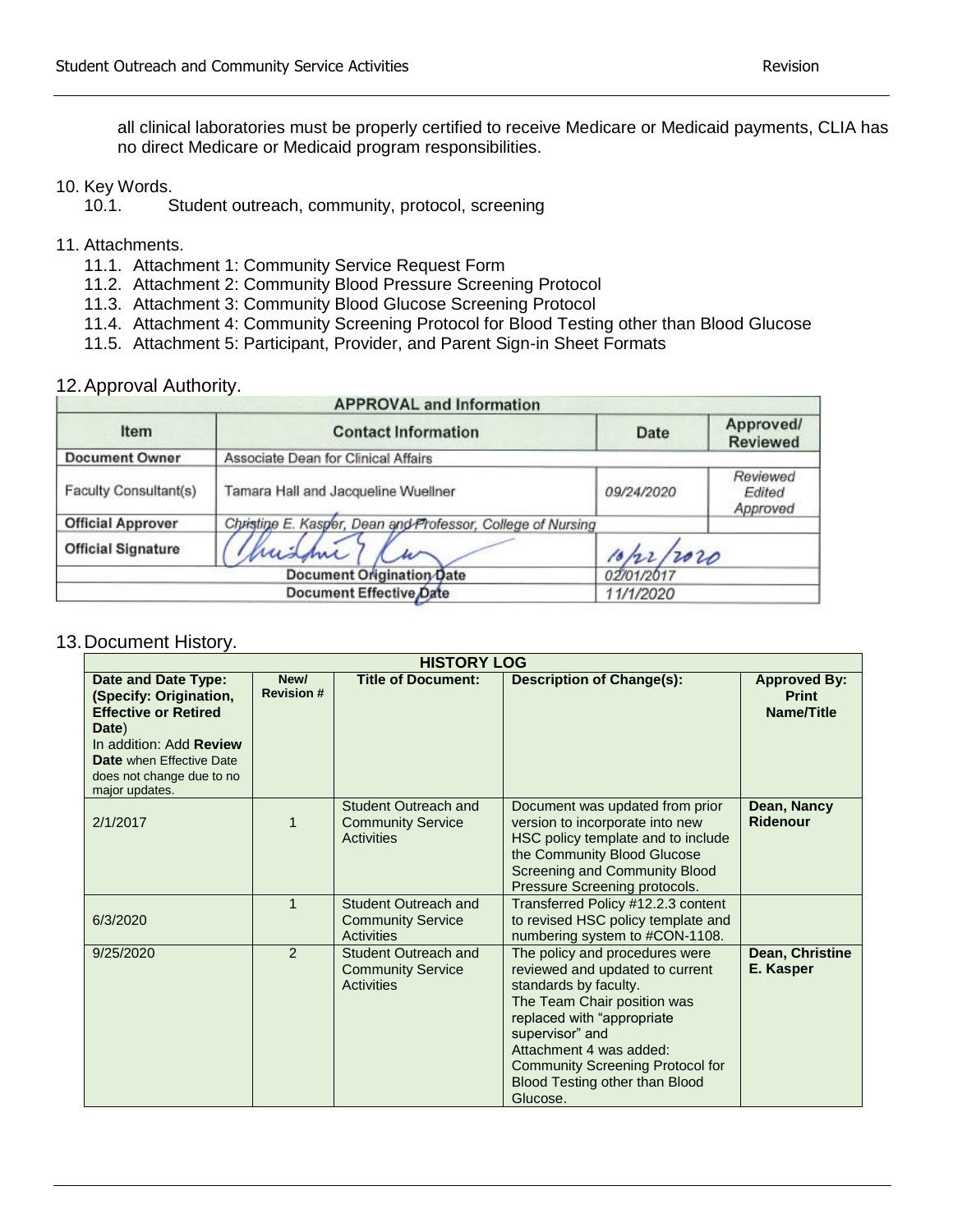| <b>NVI</b> COLLEGE | <b>Title: Student Outreach and Community</b><br><b>Service Activities - Community Service</b><br><b>Request Form</b> | Review<br>Frequency:<br>Two Years | <b>Effective Date:</b><br>10/23/2018<br>(Revised<br>9/25/2020) |
|--------------------|----------------------------------------------------------------------------------------------------------------------|-----------------------------------|----------------------------------------------------------------|
|                    | <b>Document Category / Document Type</b>                                                                             | Doc Control #                     | CON-1108                                                       |
|                    | <b>Attachment 1</b>                                                                                                  | Revision #                        |                                                                |

### For Faculty to Complete

You must read the UNM College of Nursing Policy on Student Outreach and Community Services before completing this form. Once completed, please turn this form into the office of the Associate Dean of Clinical Affairs for approval and signature.

| Name and Location of Event:                                | Click or tap here to enter text. |
|------------------------------------------------------------|----------------------------------|
| Event Date(s) and Time of Event:                           | Click or tap here to enter text. |
| <b>Community Contact Person:</b><br>(include phone number) | Click or tap here to enter text. |
| <b>Faculty Contact Person:</b><br>(include phone number)   | Click or tap here to enter text. |

Please provide a detailed description of the event for the following item:

- 1. Services to be provided: Click or tap here to enter text.
- 2. Type of students providing services: Choose an item.
- 3. Faculty supervision of students: Click or tap here to enter text.
- 4. Description of consent process for patients including notification that services are provided by supervised students: Click or tap here to enter text.
- 5. Description of the procedure for checking Capillary Blood Glucose or other blood levels on participants who may need to be checked. The description will include the blood glucose or other level at which participants may be referred to their primary care provider or for emergent health care evaluation. Click or tap here to enter text.

#### For Supervising Faculty to Complete

*As the faculty member supervising this activity, I certify that I have read The University of New Mexico College of Nursing Policy on Student Outreach and Community Services Activities and have met all of the requirements and training as outlined in the policy.*

|                          | Date:         | Click or tap here to enter |
|--------------------------|---------------|----------------------------|
| <b>Faculty Signature</b> |               | text.                      |
|                          | Contact       | Click or tap here to enter |
| <b>Faculty Name:</b>     | <b>Number</b> | text.                      |
|                          | (cell phone): |                            |

| <b>Official Approver</b>           | Signature | Approval | Date                                   |
|------------------------------------|-----------|----------|----------------------------------------|
| Associate Dean of Clinical Affairs |           | Y or N   | Click or tap<br>here to enter<br>text. |

If denied, reason for denial: Click or tap here to enter text.

Date recorded with Office of Clinical Affairs: Click or tap here to enter text.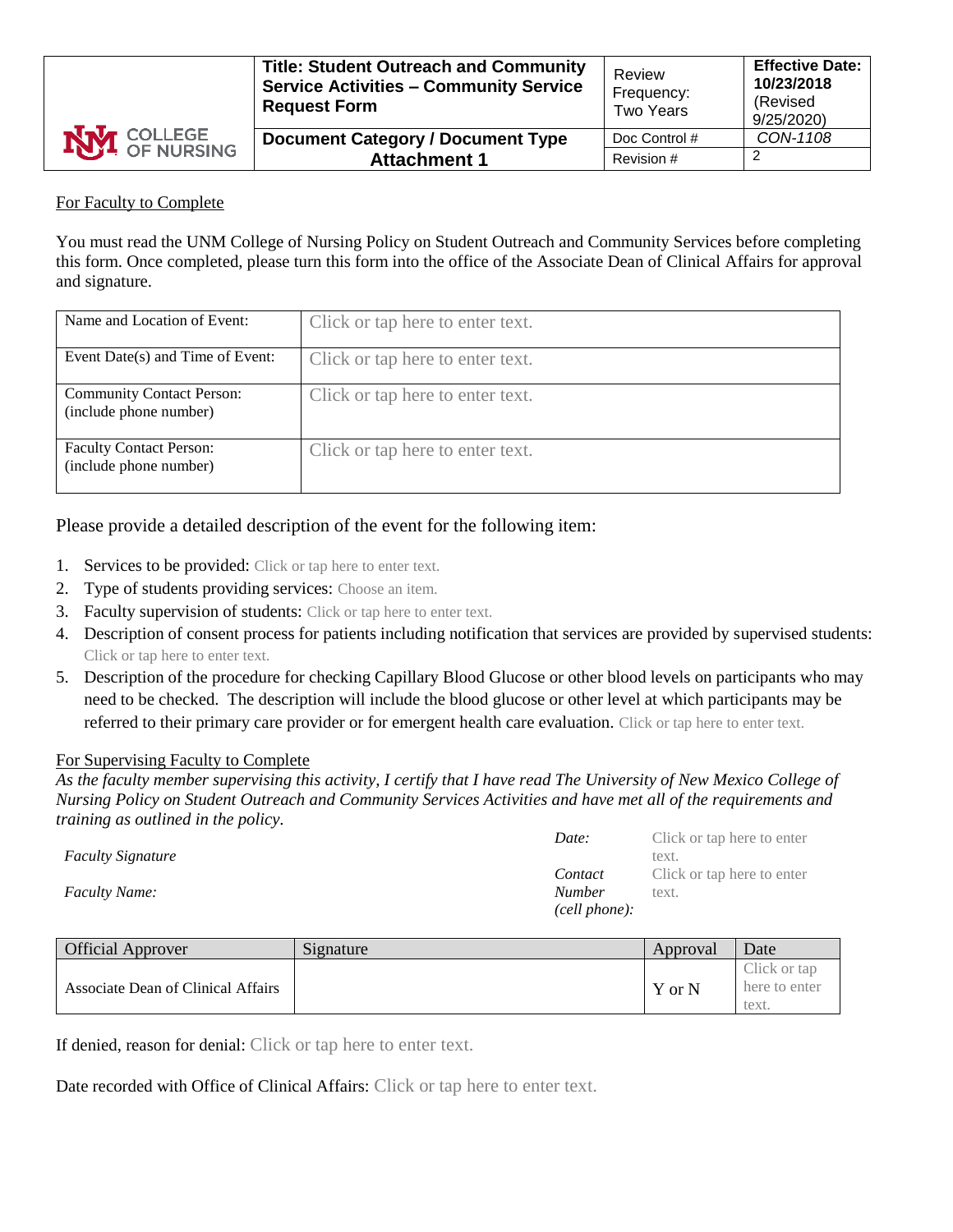# Attachment 2

# COLLEGE<br>OF NURSING

# COMMUNITY BLOOD PRESSURE SCREENING PROTOCOL

For the purposes of blood pressure measurements the following standards will be maintained:

- 1. Blood pressure screening will done on adults, individuals over the age of 18 years of age, who consent to blood pressure measurement. For anyone under the age of 18 years, signed consent from parent or legal guardian is required.
- 2. Individuals requesting blood pressure testing will be asked to sign a consent form with contact information (i.e. name, address, and telephone number).
- 3. The adult client will be asked if they have ever been told they have high blood pressure.
	- a. If the answer is 'yes,' the follow-up question will be, "do they know what their usual measurement is, are they taking any medication for the high blood pressure and if so, what is the name of the medication, the dose, how often they take it, and have they taken the medication today?
- 4. Following these questions, the student will proceed to measure the B/P and tell the client the results. A discussion may follow about whether it is higher or lower than usual and the individual will be reminded that this is a screening mechanism only. If there are questions about the medication the students will be able to respond and if they need help with the answers faculty will be able to assist them. The students will advise the client(s) that the primary care provider is the person that they should be following up with if there are any further questions about the status of their health related to the chronic disease.
- 5. If the answer is no to all of the questions, the student will proceed to take the measurement using a manual cuff or automatic cuff provided by BCBS.
- 6. If the client's blood pressure is within the normal range, 120/80, the client can be told that the blood pressure is within the normal range. If the client's blood pressure is above the standard for hypertension based on current guidelines, faculty will assist students in making a plan for blood pressure follow up for the client<sup>1</sup>.

#### References 1

2019 AHA/ACC Clinical Performance and Quality Measure for Adults with High Blood Pressure: A Report of the American College of Cardiology/American Heart Association Task Force on Performance Measures [https://www.ahajournals.org/doi/full/10.1161/HCQ.0000000000000057:](https://www.ahajournals.org/doi/full/10.1161/HCQ.0000000000000057)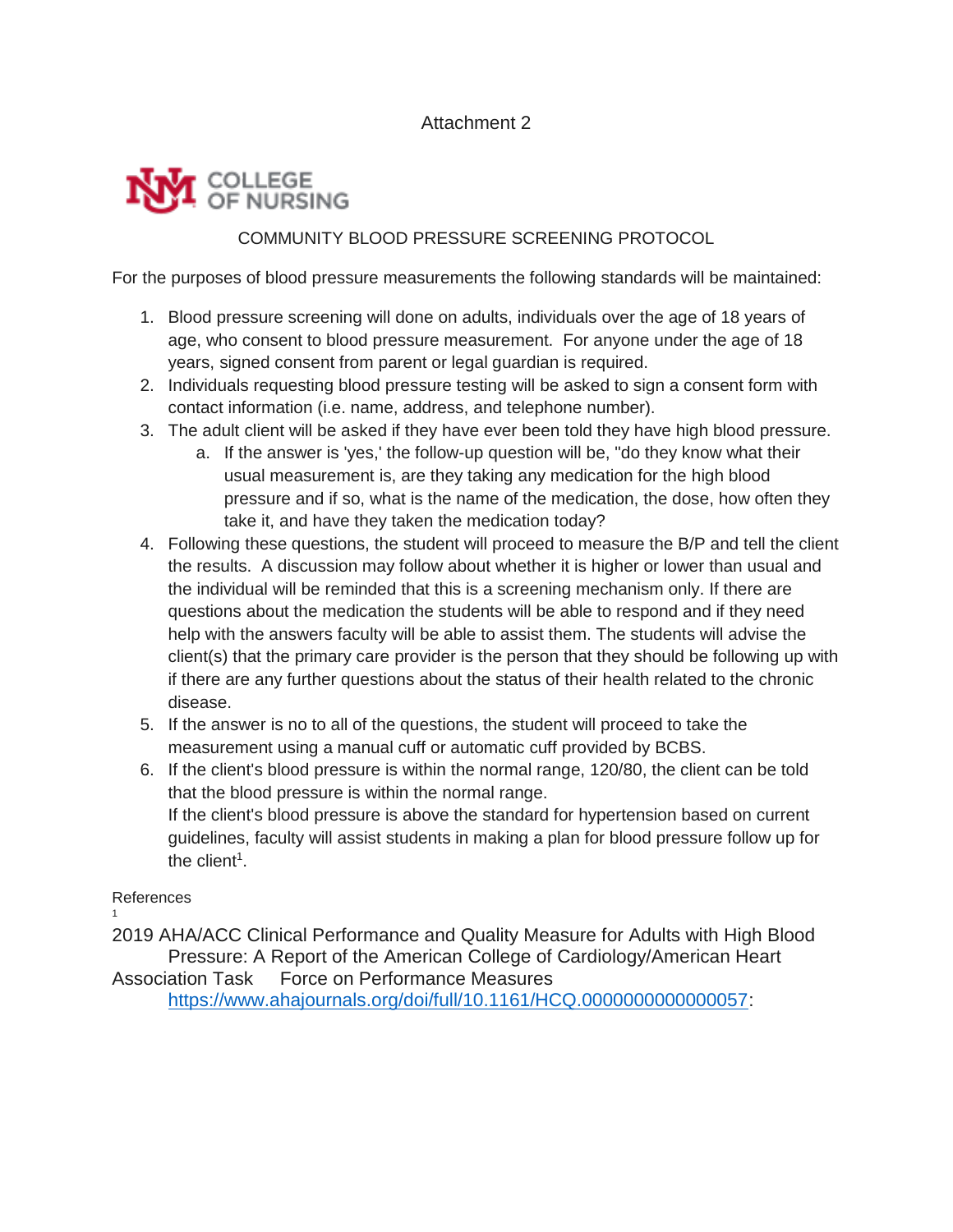# ATTACHMENT 3



# COMMUNITY BLOOD GLUCOSE SCREENING PROTOCOL

For the purposes of blood glucose screening the following standards will be maintained:

Blood glucose screening will be done on adults, individuals over the age of 18 years of age, who consent to blood glucose screening. For anyone under the age of 18 years, signed consent from parent or legal guardian is required.

The College of Nursing has applied for a CLIA waiver for the tests the students are performing.

- 1. Individuals requesting blood glucose testing will be asked to sign a College of Nursing form with contact information (i.e. name, address, and telephone number).
- 2. The client will be asked if they have ever been told they have diabetes or pre-diabetes, or if they are pregnant.
	- a. If the answer is 'yes' to either question in number 2 the individuals are *not* eligible for blood glucose screening?
	- b. If the answer is no to all of the questions, the student will proceed to take random blood glucose using approved procedures (see below) and glucose monitors provided by BCBS.
- 3. If the client's random blood glucose is below 200, the client can be told their blood glucose is within the normal range.
- 4. If the client's random blood glucose is above 200 mg/dl, he/she will be advised to follow-up with primary care provider for further testing per the National Diabetes Education Program (NDEP) guidelines. Faculty will assist students to make those clinical decisions based on NDEP recommendations (see attached).
- 5. A discussion may follow about whether it is higher or lower than usual and the individual will be reminded that this is a screening test only. If there are questions about the screening test the students will be able to respond and if they need help with the answers faculty will be able to assist them. The students will advise the client(s) that the primary care provider is the person that they should be following up with if there are any fu1iher questions about the status of their health related to the chronic disease.

## Blood Glucose Monitoring Procedures (Shivnan J.C., 2010).

#### EQUIPMENT

- Blood glucose meter
- Test strip
- Disposable glove
- Single use Lancet/lancing device
- Alcohol wipe
- 2" x 2" gauze or clean tissue
- Cotton ball \*
- Sharps container

*Attachment 3 continued next page*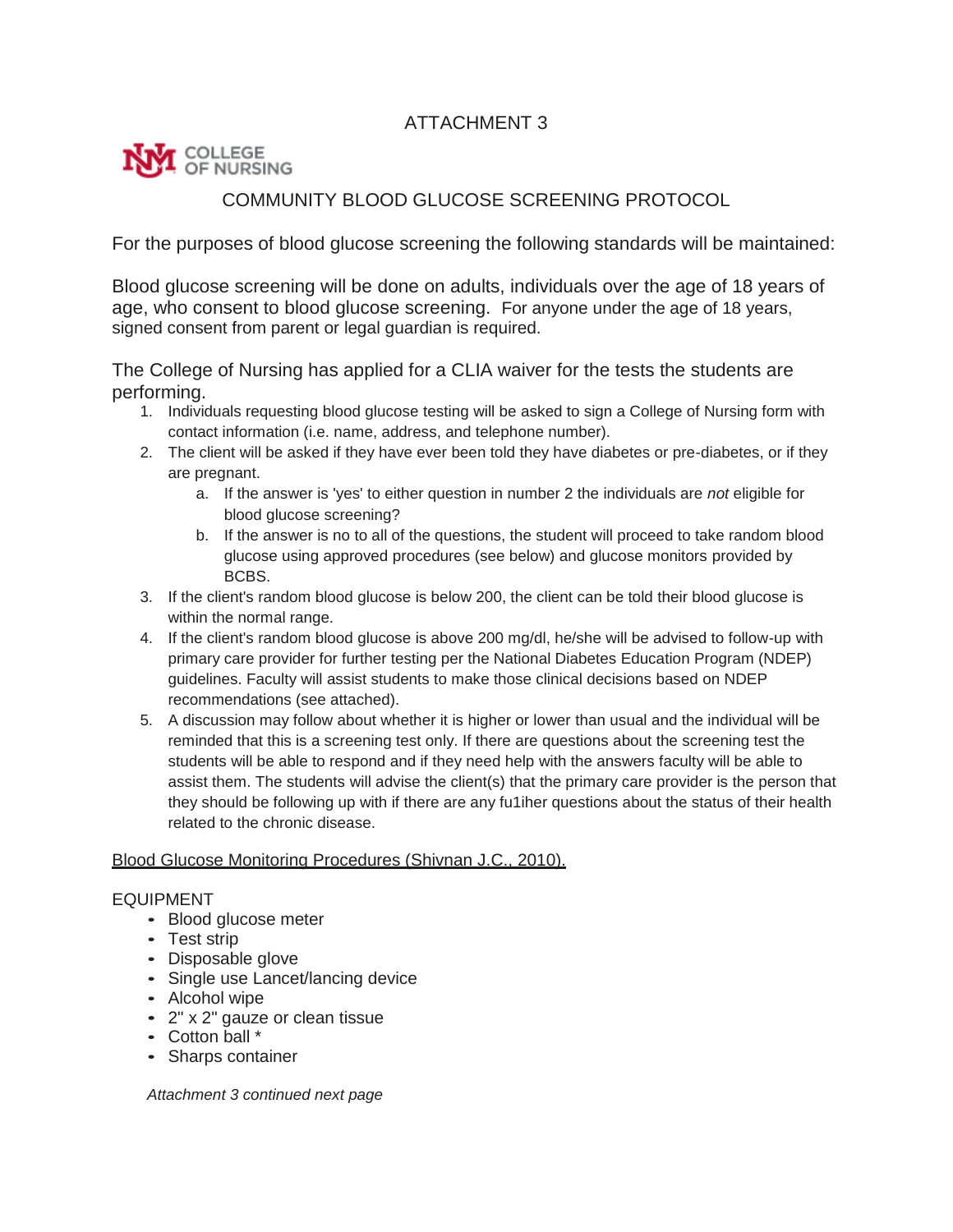## **Attachment 3 continued**

#### **PROCEDURE** (Shivnan J C., 2010)

| Nursing Action                                                                                                                                                                                                                                   | Rationale                                                                                                                                                                         |
|--------------------------------------------------------------------------------------------------------------------------------------------------------------------------------------------------------------------------------------------------|-----------------------------------------------------------------------------------------------------------------------------------------------------------------------------------|
| I. Prepare the finger to be lanced by having the<br>patient wash hands in warm water and soap. Dry<br>thoroughly. For convenience, an alcohol wipe may be<br>used to cleanse the finger. Alcohol must dry<br>thoroughly before finger is lanced. | Washing in warm water will increase the blood flow<br>to the finger and remove superficial contaminants<br>that could cause erroneous readings.                                   |
| 2. Don disposable gloves.                                                                                                                                                                                                                        | Complies with Centers for Disease Control<br>and Prevention standards for blood-borne<br>pathogens.                                                                               |
| 3. Turn on the glucose meter. Prepare the meter by<br>validating the proper calibration with the strips to be<br>used. (This usually involves matching a code<br>number on the strip bottle to the code registered on<br>the meter.)             | Errors in glucose readings can result from<br>mis-calibrated or improperly coded meters.                                                                                          |
| 4. The meter will indicate its readiness for testing<br>blood glucose by message or symbol. Some<br>meters require that the glucose test strip be<br>inserted at this time.                                                                      |                                                                                                                                                                                   |
| 5. Prick the patient's finger lateral to the fingertip<br>using lancet/lancing device, obtaining a large,<br>hanging drop of blood. Most inaccurate readings of<br>blood glucose result from insufficient blood samples.                         | This avoids the most sensitive area of the fingertip.                                                                                                                             |
| 6. Place single use lancet into sharps container                                                                                                                                                                                                 | Complies with Centers for Disease Control and<br>Prevention standards for blood-borne pathogens.                                                                                  |
| 7. Apply the blood carefully to the strip test<br>area (varies by glucose meter model).                                                                                                                                                          | Some glucose meters require that the test area be<br>covered completely for accurate results. Others<br>use only a small drop of blood inse1ted at the side<br>of the test strip. |
| 8. Completing the test<br>a. The blood remains on the strip as the<br>meter processes the result.<br>b. Processing time varies between meters, but will<br>be programmed to display result at the appropriate                                    |                                                                                                                                                                                   |
| 9. The lanced finger is covered with gauze or a cotton<br>until bleeding subsides. If necessary,<br>ball<br>an<br>adhesive bandage is then applied.                                                                                              |                                                                                                                                                                                   |

#### References

National Diabetes Education Program [NDEP] (2010). Diabetes numbers-at-a-glance. U.S. Department of Health and Human Services. [http://www.docdatabase.net/more-ndep-diabetes](http://www.docdatabase.net/more-ndep-diabetes-numbers-at-a-glance-2010-national-diabetes--1021274.html)[numbers-at-a-glance-2010-national-diabetes--1021274.html](http://www.docdatabase.net/more-ndep-diabetes-numbers-at-a-glance-2010-national-diabetes--1021274.html)

Shivnan J.C. (2010). Chapter 25: Diabetes mellitus. S. M. Nettina (Ed.). Lippincott manual of nursing practice. Philadelphia, PA: Lippincott Williams & Wilkins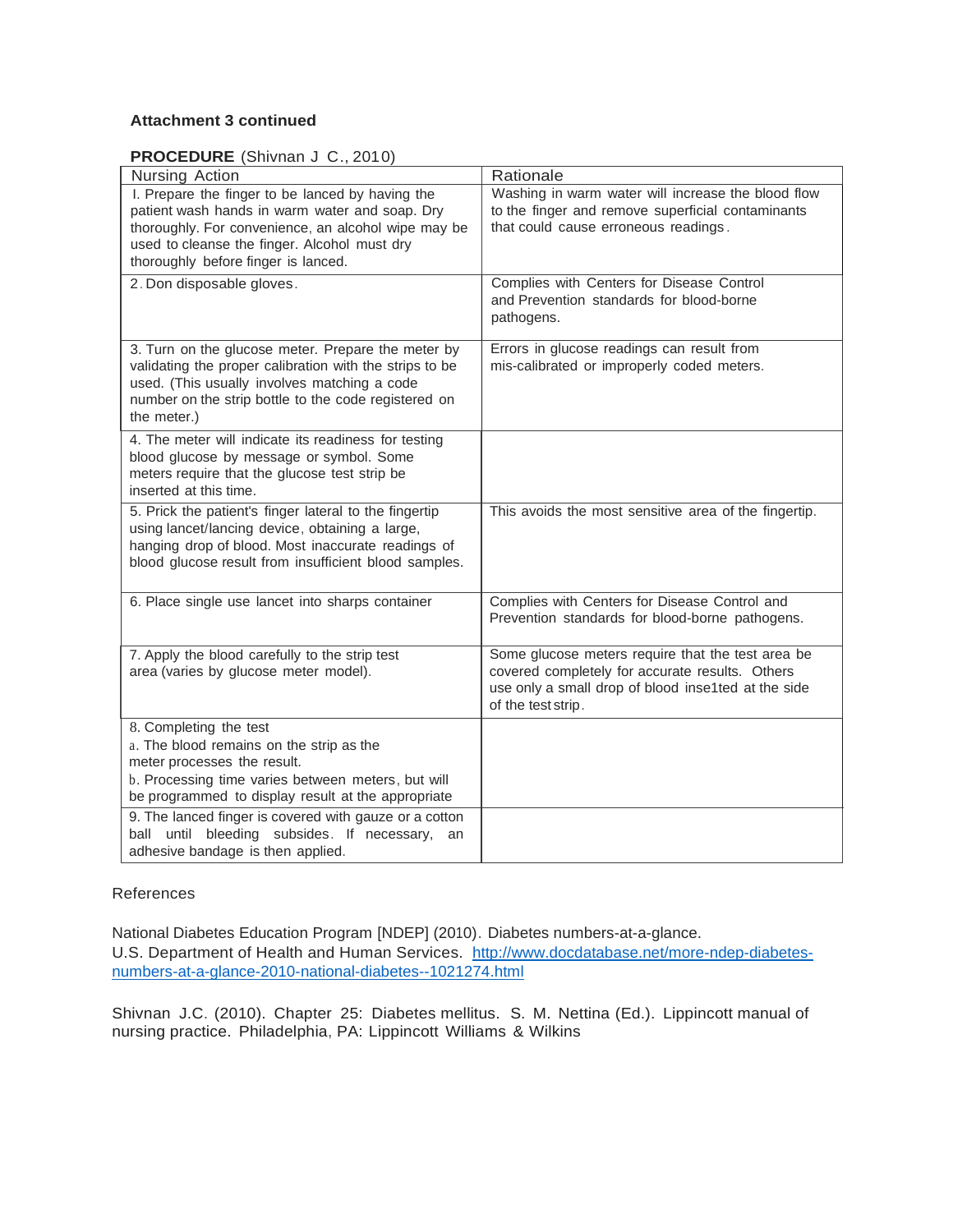# ATTACHMENT 4

# COMMUNITY SCREENING PROTOCOL FOR BLOOD TESTING OTHER THAN BLOOD GLUCOSE

For the purposes of screening utilizing blood other than blood glucose testing the following standards will be maintained:

Consent must be obtained for any screening test involving blood collection. Adults, individuals over the age of 18 years of age, can consent to blood screening for themselves. For anyone under the age of 18 years, signed consent from parent or legal guardian is required.

The College of Nursing has applied for a CLIA waiver for the tests the students are performing.

- 1. Individuals requesting blood testing will be asked to sign a College of Nursing form with contact information (i.e. name, address, and telephone number).
- 2. The client will be asked if they have ever been told they have the condition being screened for. Supervising faculty will assist students in the decision to proceed with screening or decline to provide screening for the client.
- 3. If the client's screening result is within current accepted standards for a normal level, the client will be told their screening is normal.
- 4. If the client's screening result is outside of the current accepted standards for a normal level, the student will consult with the supervising faculty who will assist the student in developing a follow up plan.
- 5. A discussion may follow about whether the level higher or lower than usual and the individual will be reminded that this is a screening test only. If there are questions about the screening test the students will be able to respond and if they need help with the answers faculty will be able to assist them. The students will advise the client(s) that the primary care provider is the person that they should be following up with if there are any further questions about their health status.

#### Monitoring Procedures for screening involving blood (World Health Organization, 2010).

#### EQUIPMENT

- Meter
- Test strip
- Disposable glove
- Single use Lancet/lancing device
- Alcohol wipe
- 2" x 2" gauze or clean tissue
- Cotton ball \*
- Sharps container

*Attachment 4 continued next page*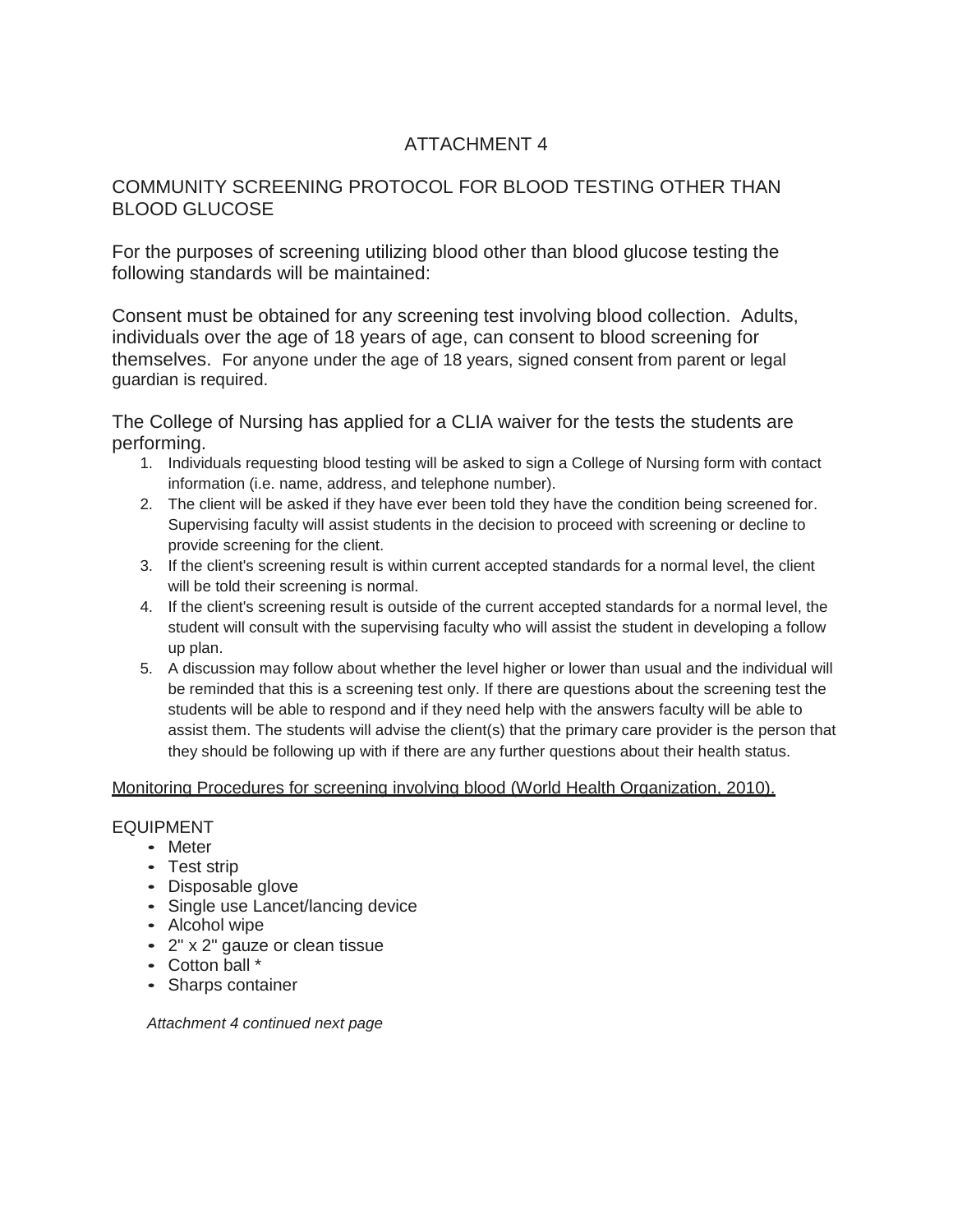## **Attachment 4 continued**

| <b>PROCEDURE</b> (World Health Organization, 2010) |  |  |
|----------------------------------------------------|--|--|

| <b>Noteborne</b> (World Hodili) Organization, 201<br>Nursing Action                                                                                                                                                                                                                                                                           | Rationale                                                                                                                                                                 |
|-----------------------------------------------------------------------------------------------------------------------------------------------------------------------------------------------------------------------------------------------------------------------------------------------------------------------------------------------|---------------------------------------------------------------------------------------------------------------------------------------------------------------------------|
| I. Prepare the finger to be lanced by having the<br>patient wash hands in warm water and soap. Dry<br>thoroughly. For convenience, an alcohol wipe may be<br>used to cleanse the finger. Alcohol must dry<br>thoroughly before finger is lanced. If obtaining a<br>blood sample from a young child, a toe may be used<br>instead of a finger. | Washing in warm water will increase the blood flow<br>to the finger and remove superficial contaminants<br>that could cause erroneous readings.                           |
| 2. Don disposable gloves.                                                                                                                                                                                                                                                                                                                     | Complies with Centers for Disease Control<br>and Prevention standards for blood-borne<br>pathogens.                                                                       |
| 3. Turn on the meter. Prepare the meter by<br>validating the proper calibration with the strips to be<br>used. (This usually involves matching a code<br>number on the strip bottle to the code registered on<br>the meter.)                                                                                                                  | Errors in readings can result from mis-<br>calibrated or improperly coded meters.                                                                                         |
| 4. The meter will indicate its readiness for testing<br>by message or symbol.                                                                                                                                                                                                                                                                 |                                                                                                                                                                           |
| 5. Prick the patient's finger lateral to the fingertip<br>using lancet/lancing device, obtaining a large,<br>hanging drop of blood. Most inaccurate readings<br>result from insufficient blood samples. If obtaining a<br>blood sample from a young child, a toe may be used<br>instead of a finger.                                          | This avoids the most sensitive area of the fingertip.                                                                                                                     |
| 6. Place single use lancet into sharps container                                                                                                                                                                                                                                                                                              | Complies with Centers for Disease Control and<br>Prevention standards for blood-borne pathogens.                                                                          |
| 7. Apply the blood carefully to the strip test<br>area (varies by type of meter).                                                                                                                                                                                                                                                             | Some meters require that the test area be<br>covered completely for accurate results. Others<br>use only a small drop of blood inserted at the side<br>of the test strip. |
| 8. Completing the test<br>a. The blood remains on the strip as the<br>meter processes the result.<br>b. Processing time varies between meters, but will<br>be programmed to display result at the appropriate<br>time.                                                                                                                        |                                                                                                                                                                           |
| 9. The lanced finger or toe is covered with gauze or<br>a cotton ball until bleeding subsides. If necessary, an<br>adhesive bandage is then applied.                                                                                                                                                                                          |                                                                                                                                                                           |

## References

World Health Organization. (2010). WHO guidelines on drawing blood: best practices in phlebotomy. World Health Organization.